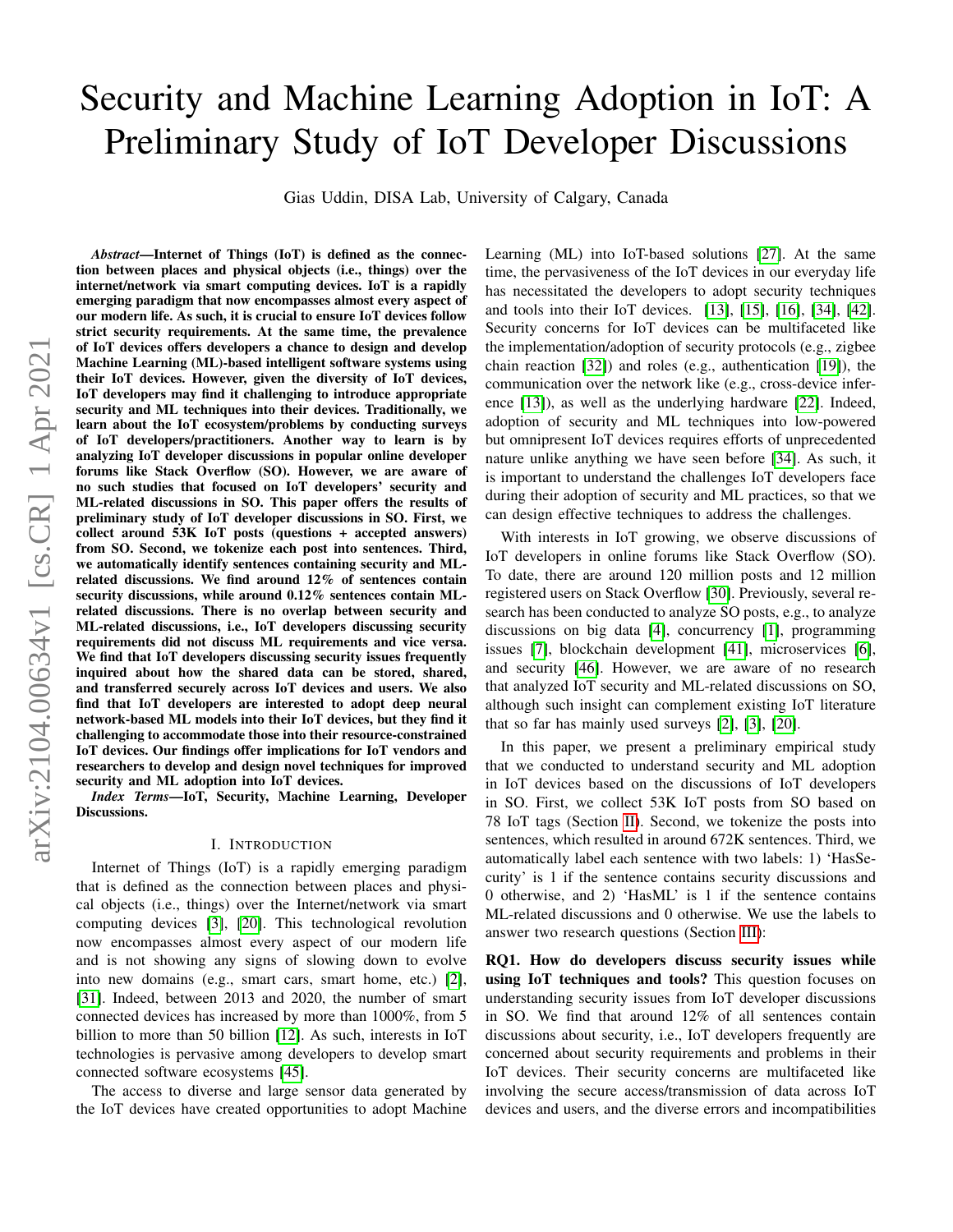they experience while enforcing security protocols across the diverse IoT devices.

RQ2. How do IoT developers discuss machine learning issues and is there any overlap with security issues? This question aims to understand how IoT developers are adopting ML-specific techniques/services into their IoT devices. We observed 0.12% of sentences containing ML-related discussions, i.e., the ML-discussions are less prevalent than security discussions. There is no overlap between the security and ML discussions, i.e., IoT developers in SO working on security may not be working on ML adoption at the same time. We find that IoT developers are interested to adopt deep neural network-based ML models into their IoT devices, but they find it challenging to accommodate those into their resourceconstrained IoT devices.

Our findings offer implications for IoT vendors and researchers to develop and design novel techniques for improved security and ML adoption into IoT devices.

<span id="page-1-0"></span>Replication Package: <https://github.com/disa-lab/SERP4IoT2021>

# II. DATA COLLECTION

We follow three steps to collect SO posts related to IoT discussions: (1) Download SO dataset, (2) Identify IoT tagset in the dataset, and (3) Download IoT posts from the dataset based on the IoT tagset. We describe the steps below.

Step 1. Download SO Dataset. We download the SO data dump [\[37\]](#page-7-17) of September 2019 and use the Posts table in the dump for our analysis. A post can be a question or an answer in the Posts table. An answer to a question is flagged as accepted, if the user who has asked the question marked the answer as accepted. A question can have between 1 and 5 tags. The SO dataset includes all posts for 11 years between 2008 and September 2019. In total, it has 46,767,375 questions and answers. Out of those around 40% are questions and 60% are answers. Out of the answers, around 34% are accepted.

Step 2. Develop IoT Tag Set. We use tags in SO to identify IoT posts based on an algorithm originally proposed by Yang et al. [\[47\]](#page-7-18). The approach starts with a list of initial tags as seed data. Then the approach uses two metrics to automatically expand the list of tags. We discuss each step below.

First, we identify a list of initial IoT tags in SO that frequently co-occurred with the 'iot' tag. This resulted in a list of 20 relevant tags based on SO search engine like 'raspberry-pi', 'arduino', 'windows-10-iot-core', 'python', etc. From this list, we removed potentially irrelevant tags like 'python'. We found that the rest of the tags can be clustered into three broad types: 1) iot or any tag with 'iot' keyword, e.g., 'azure-iot-hub', 2) arduino, and 3) raspberry-pi. Besides the iot tags, arduino and raspberry-pi are the two most popular open source platforms to develop IoT based applications (with dedicated SDKs). Both platforms have undergone rapid evolution through multiple versions, such as raspberry-pi, raspberrypi2, etc. We note the list of initial tags as  $\mathcal{T}_{init}$ .

Second, we check the entire list of SO tags that could be relevant to the three tags in  $\mathcal{T}_{init}$ . Suppose, the entire SO data dump is denoted as  $D$  and the list of all tags in the SO data dump is  $\mathcal{A}$ . We extract a list of all questions  $\mathcal{P}$  from our dataset that are labeled as at least one of those tags in  $\mathcal{T}_{init}$ . Not all the tags in  $\mathcal{A}$  may correspond to IoT (e.g., python). Therefore, following previous research [\[5\]](#page-6-5), [\[47\]](#page-7-18) we systematically filter out *irrelevant* tags and finalize a list of all potential IoT tags  $\mathcal T$  from  $\mathcal A$  as follows. For each tag *t* in  $\mathcal A$ , we compute its significance and relevance with regards to  $P$  and  $D$ .

Significance 
$$
\mu(t) = \frac{\text{#of Questions with tag } t \text{ in } \mathcal{P}}{\text{#of Questions with tag } t \text{ in } \mathcal{D}}
$$
 (1)

$$
Relevance \nu(t) = \frac{\text{#of Questions with tag } t \text{ in } \mathcal{P}}{\text{#of Questions in } \mathcal{P}} \qquad (2)
$$

A tag *t* is significantly relevant to IoT discussions if  $\mu(t)$  and  $\nu(t)$  are higher than a specific threshold. Our 49 experiments with a broad range of threshold values of  $\mu$  = {0.05, 0.1, 0.15, 0.2, 0.25, 0.3, 0.35} and  $\nu$  =  $\{0.001, 0.005, 0.01, 0.015, 0.02, 0.025, 0.03\}$  show that  $\mu = 0.3$ and  $v = 0.001$  allow for a significantly relevant set of 78 IoT tags. The threshold values are consistent with previous work [\[1\]](#page-6-3), [\[5\]](#page-6-5), [\[47\]](#page-7-18). The 78 IoT tags cover a wide range technologies and services supporting the emerging IoT ecosystems. Our replication package lists 78 IoT tags.

Step 3. Download IoT Posts. Our final dataset consists of all posts tagged as at least one of the candidate 78 tags. We found a total of 81,651 posts (questions and answers) in our SO dump, out of which around 48% are questions (i.e., 39,305) and 52% (42,346) are answers. Following previous research [\[5\]](#page-6-5), [\[7\]](#page-7-14), [\[33\]](#page-7-19), we only consider the questions and accepted answers to the questions. Our final dataset consists 53,173 posts (39,305 questions, 13,868 accepted answers).

# III. EMPIRICAL STUDY

<span id="page-1-1"></span>We answer two research questions using the 53K IoT posts:

- RQ1. How do developers discuss security issues while using IoT techniques and tools?
- RQ2. How do IoT developers discuss machine learning issues and is there any overlap with security issues?

The first question (RQ1) focuses on understanding security issues in IoT as developers discuss those in SO. The second question (RQ2) aims to understand how IoT developers are using/adopting ML into IoT devices, which are often resource constrained like low computing storage/processing power, etc. While the adoption of security and ML into IoT devices is gaining attention, it is not known whether both requirements are considered simultaneously and whether IoT developers discuss those two requirements together in SO.

# *A. IoT Security Issues in Developer Discussions (RQ1)*

*1) Approach:* Not all discussions in an SO post may be related to security. We therefore detect sentences in SO that contain security discussions as follows. First, we produce a benchmark dataset of 5,297 sentences from SO, each labeled as 1 (contains security discussion) or 0 (otherwise). Out of the 5,297 sentences, 4,297 sentences are taken from a benchmark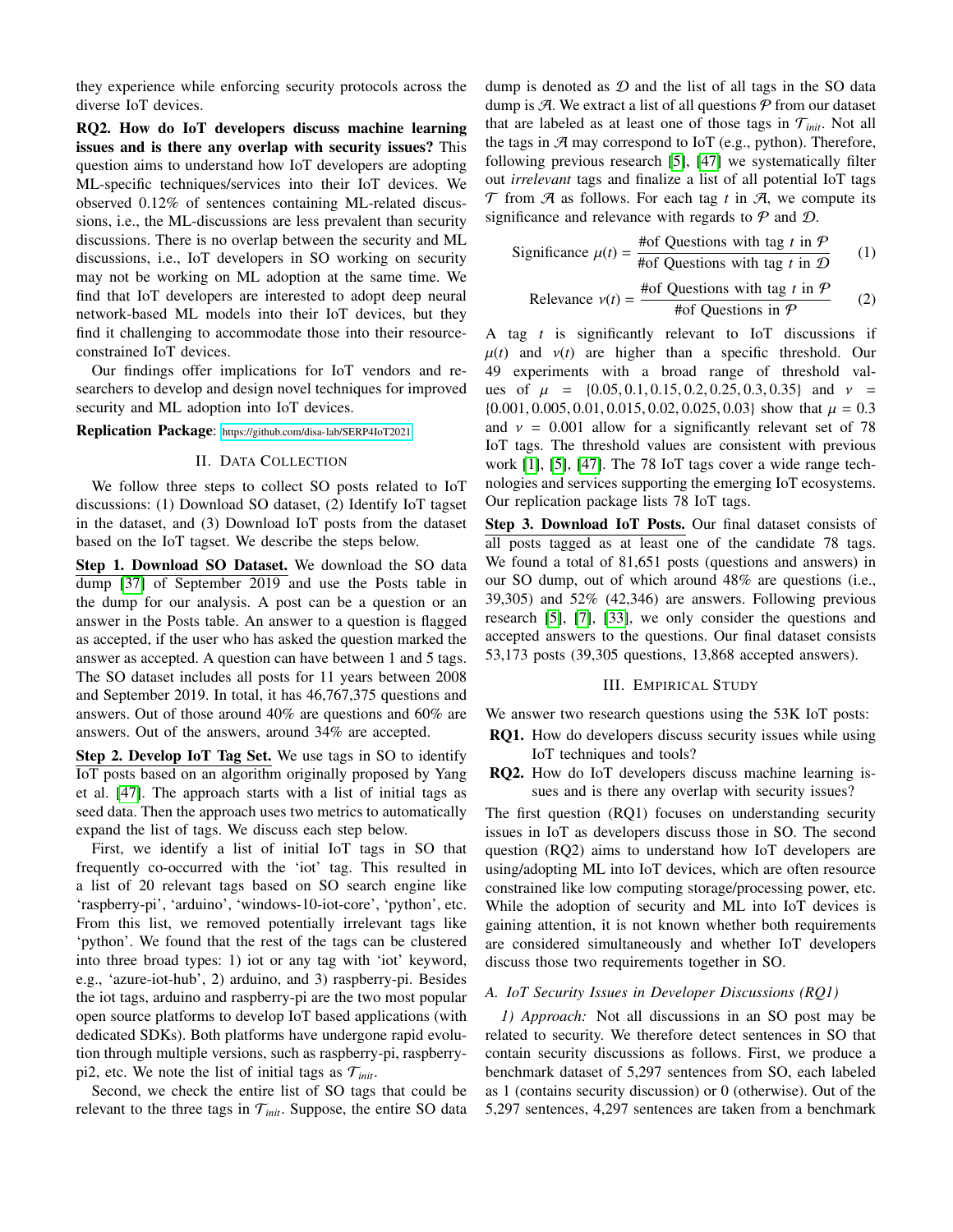<span id="page-2-0"></span>TABLE I: Distribution of sentences & posts with security discussions

| #Sentences |       | %Total #Questions | %Total        | #Answers | $\%$ Total        |
|------------|-------|-------------------|---------------|----------|-------------------|
| 30.192     | 4.49% |                   | 5.354 13.62\% |          | $1.734$ $12.50\%$ |

of API reviews previously developed by Uddin and Khomh to develop the Opiner tool [\[40\]](#page-7-20). Opiner is an online portal to mine and summarize reviews from SO about diverse API aspects (e.g., performance, security, etc.). Each sentence in the Opiner benchmark is labeled as one or more API aspect. The Opiner dataset does not include any sentence related to IoT discussions. We, therefore, randomly sampled 1,000 sentences from our IoT dataset of 53K posts. We do this by tokenizing each post into sentences and then sampling 1,000 sentences from the sentences. Second, we trained a suite of shallow and deep learning models on the benchmark of 5,297 sentences. Third, we evaluate the performance of the models to correct detect security-related sentences in another validation dataset of 984 sentences. The validation dataset is sampled from our 53K IoT posts. The validation and training (i.e., benchmark) datasets are mutually exclusive. The best performing classifier was RoBERTa, an advanced pre-trained languagebased models, which shows an F1-score of 0.91 (Precision 0.97, Recall 0.87). The high accuracy of the model denotes that the model can be reliably used to automatically collect IoT developers' security discussions. Fourth, we applied the trained RoBERTa [\[26\]](#page-7-21) model on our entire 53K IoT posts to automatically label as sentence as 1 (i.e., contains security discussion) or 0. The details of the benchmark creation process and the models can be found in our technical report [\[17\]](#page-7-22). We have also shared in our replication package the code of RoBERTa and the benchmark that is used to train the model.

*2) Results:* We found total 672,678 sentences in our 53K IoT posts, out of which 30,192 sentences are labeled as 1 (i.e., they contain security discussions) by our RoBERTa model. In Table [I,](#page-2-0) we show the distribution of the security-related sentences in the 53K posts. The 30,192 sentences correspond to 4.5% of our entire dataset. The security-related sentences are found in 5,354 questions (#Questions in Table [I\)](#page-2-0), which correspond to 13.6% of all the total 39,305 IoT questions in the dataset. Out of the 13,686 accepted answers in the IoT dataset, 12.5% answers contain discussions about security (#Answers column). The numbers denote that IoT securityrelated discussions are prevalent and frequent in SO.

Figure [1](#page-2-1) shows a wordcloud of top 100 most frequent keywords in the IoT security discussions<sup>[1](#page-2-2)</sup>. The font size of a word is proportionate to its frequency of occurrences relative to all keywords in the in the 30K security-related sentences. We remove stopwords before we generate the wordcloud<sup>[2](#page-2-3)</sup>. The security concerns of the IoT developers cover diverse issues as highlighted by the keywords like protection of data, communication between devices and servers, secure execution of code, etc. The most frequent 15 words in the security

<span id="page-2-2"></span>

<span id="page-2-3"></span><sup>2</sup>We use stopwords from Python NLTK [\[29\]](#page-7-23)

<span id="page-2-1"></span>

Fig. 1: The frequently occurred keywords in security discussions

discussions are: 1) data, 2) device, 3) user, 4) security, 5) code, 6) file, 7) server, 8) access, 9) wifi, 10) password, 11) key, 12) authentication, 13) private, 14) ssh, and 15) connect. . The occurrences of the keywords are not mutually exclusive all the time, i.e, multiple keywords could appear together in one sentence. We discuss the keywords with examples below.

(1) *data (2890)*-related security issues are discussed in various contexts like access control to a data source, encryption, secure transformation of data during transmission, etc. For example, developer here asks questions about the feasibility of creating random number from microcontroller to apply to cryptography: *"the question is about the feasibility of using microcontroller-gathered data to generate random numbers that could be applied soundly to cryptography– an alternative to relying on a device's entropy." Q*[10864668](https://stackoverflow.com/questions/10864668/) [3](#page-2-4)

(2) *device (2607)* keyword appeared in discussions related to the secure connection and/or communication between multiple IoT devices or between a non-IoT and IoT device. For example, this developer wants to create a remote-controlled door locker *"I'm now using the Arduino + WiFiShield to create a door locker which could control the door lock remotely by a portable device with its browser." Q*[19891735](https://stackoverflow.com/questions/19891735/)

(3) *user (2450)* keyword is found users to an IoT device need to access/user it securely, e.g., *"Essentially I want users of the app to be able to login using an RFID card as opposed to inputting their user name and pin, but I still have a lot of work to do to get this done." Q*[12023328](https://stackoverflow.com/questions/12023328/)

(4) *security (2266)* keyword was used when developers were concerned about security risks of their IoT devices/solutions in general, e.g., *"I would like to have some sort of security, in that I don't want anyone else to be able to contact my RPi and operate it." Q*[14237597](https://stackoverflow.com/questions/14237597/)

(5) *code (2184)*-related security discussions concerned about the implementation of security practices during coding. Developers worried about writing plain-text passwords in source code: *"This password is written in the code and I would like to hide the password from malicious readers who have access to the .o files and .hex files." Q*[10326698](https://stackoverflow.com/questions/10326698/). Developers also struggled with migrating legacy code into IoT devices: *"but I still don't know how to modify the old code with these OAuth*

<span id="page-2-4"></span> ${}^{3}Q_i$  and  $A_i$  denote a question or an answer in SO with ID i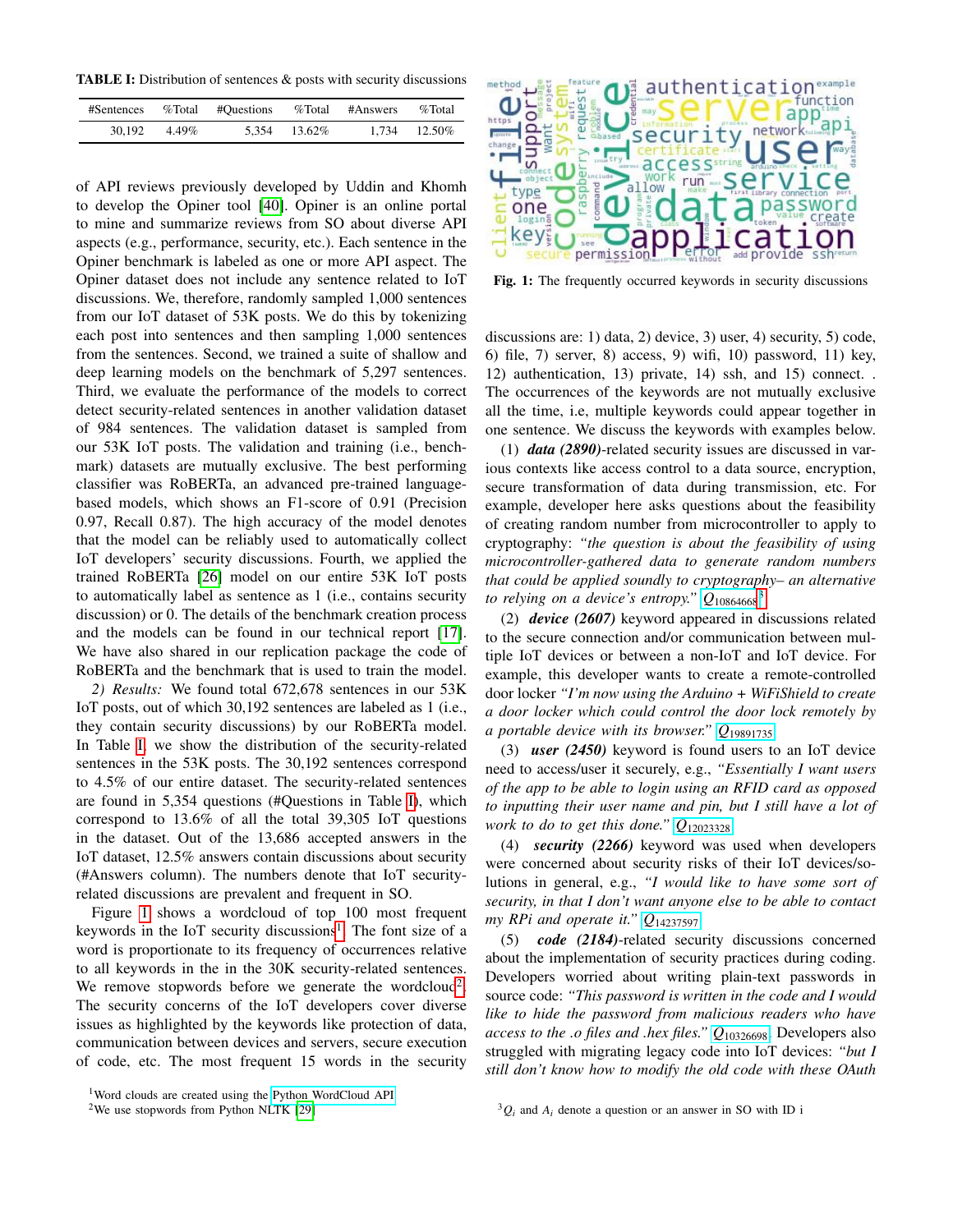*codes to get it working again." Q*[17262109](https://stackoverflow.com/questions/17262109/)

(6) *file (2179)* related concerns are discussed to secure the access to a file in an IoT device, e.g., *Q*[14678552](https://stackoverflow.com/questions/14678552/) *"The called python file makes use of the GPIO so sudo is required, right?"Q*[16964983](https://stackoverflow.com/questions/16964983/). Developers also discussed errors that occurred during secure file access, e.g., *"When I try to link my sql file (lahman2012.sql) to the database I get an error even though I use the password above (password)"*.

(7) *server (2105)* related security discussions situated around the the setup of client-server architecture involving multiple IoT devices. For example, the developer wants to open a client/server socket over an Arduino serial connection:

*"I would like to open a client or server socket on the processing program so i can talk to it via WiFi and control my Arduino over serial connection."Q*[10907872](https://stackoverflow.com/questions/10907872/) Developers also discussed about the potential threats of exposing private keys across similar IoT devices in a network, because if the server is compromised all the IoT devices will be compromised: *"But I am wondering if it is a threat to issue the same private key to many devices, that if one device's key is stolen, the whole service on the server side is compromised." Q*[16329069](https://stackoverflow.com/questions/16329069 /)

(8) *access (2088)*-related issues can arise due to the secure use of a service/resource. Incompatibilities can arise when the authentication is designed for non-IoT environment (e.g., Windows): *"We have a web page that we want to access from a raspberry pi, however the web page in question is protected with windows authentication."Q*[15165212](https://stackoverflow.com/questions/15165212/) Access problems also occurred when developers attempted to executed shell/python script over an IoT device (e.g., RPI) through the secure connection (e.g., SSH): *"I have a Raspberry pi that I have been accessing through SSH, but now I need to run a python program on it that has a GUI."Q*[15712403](https://stackoverflow.com/questions/15712403/)

(9) *wifi (1929)* issues are dominant when developers attempted secure protocols over wifi connection or to dynamically configure the wifi network configuration in an IoT device: *"My problem is that i want to create a script on my rpi to automatically change wifi networks and change eth0 between static and dhcp."Q*[12646278](https://stackoverflow.com/questions/12646278/) Developers also found IoT software libraries work well in simulation but not in an wifi-enabled secure environment: *"The library seems to work but I can't figure out the way to connect to a wifi using a password."Q*[30361166](https://stackoverflow.com/questions/30361166/)

(10) *password (1828)* changes can be problematic in IoT devices: *"I am using Raspberry Pi (Debian 3.1.9+ armv6l linux) and javaSE 7 and I am trying to change my trustore password by keytool but keytool command is not working So can you please tell me how can i change my trustore password in this environment."Q*[13579503](https://stackoverflow.com/questions/13579503/) Setting up acces points and the configuration of SSID and passwords in IoT devices are also found as challenging: *"I'm trying to setup an Arduino to setup an access point to configure SSID and password for connecting to a Wi-Fi network."Q*[16746045](https://stackoverflow.com/questions/16746045/)

(11) *key (1824)* store and change are required to securely load and use apps in IoT devices. This can be challenging like when an IoT device (e.g., smart home system) is configured to run third-party software: *"I changed out appkey.c for my* *appkey as given by spotify but when I run the spshell example and try to login, I get an error"Q*[14555190](https://stackoverflow.com/questions/14555190/)

(12) *authentication (1656)* parameters and values can be challenging to pass across IoT devices: *"Is there any way to pass this authentication across from the Raspberry pi?"Q*[15165212](https://stackoverflow.com/questions/15165212/) Challenges related to secure messaging passing are discussed. For example, this developer experienced authentication error and automatic disconnection while attempting to establish secure messaging using MQTT: *"When I try to connect to nodeMCUwifi using my smart phone (just to test the connection, I have no intention of using this system for heavy Internet load, only MQTT messages) I get a message "authentication error occurred" even though I have typed the password correctly, or (in rarer cases)it connects but disconnects immediately." Q*[34130536](https://stackoverflow.com/questions/34130536/)

(13) *private (1474)* dev server setup can be challenging in IoT devices due to space limitations: *"Now i was curious how much space I have used until now after installing all the packages I needed for a private dev server."Q*[18849592](https://stackoverflow.com/questions/18849592/). Developers worried about the access private vs public libraries across IoT devices due to privacy issues: *"The twist is that I don't want to put this a std Arduino library location, I want it to be a "private" library that's visible to and used by only these two sketches." Q*[20175003](https://stackoverflow.com/questions/20175003/)

(14) *ssh (1403)*-based communication can be problematic in IoT devices when IoT ports are not properly configured to support that. For example, this developer struggled with the setup of ports to access nginx web server from a raspberry pi device: *"I have set my router to port all ports from 1 - 9999 just to see if it works but I can't ssh onto my pi using the public ip address only my local one works, and I am also unable to access my nginx web server on my pi."Q*[14530190](https://stackoverflow.com/questions/14530190/)

(15) *connect (1400)* issues are common when IoT developers attempted to connect multiple devices and servers to an IoT devices. For example, this developer struggled to securely connect an rpi device to a MySQL database through a preconfigured PHP script: *"I have a little Raspberry Pi server set up, using Nginx and Raspbian, and I downloaded a PHP script to serve as a login handler, except that I can't seem to connect to my MySQL database."Q*[18938608](https://stackoverflow.com/questions/18938608/)

*RQ1. How do developers discuss security issues while using IoT techniques and tools?* Around 12% of questions and answers in our IoT dataset contain at least one sentence with discussions of security. The discussed security issues are multifaceted like involving the secure access/transmission of data, the configuration of secure communication among IoT devices, the diverse errors and incompatibilities IoT developers face while enforcing security principles across IoT devices, and so on.

# *B. IoT ML Issues in Developer Discussions (RQ2)*

*1) Approach:* We use a set of keywords to identify MLrelated sentences in the total 672,678 sentences of our 53K IoT posts. The keywords/phrases are: 1) machine learning,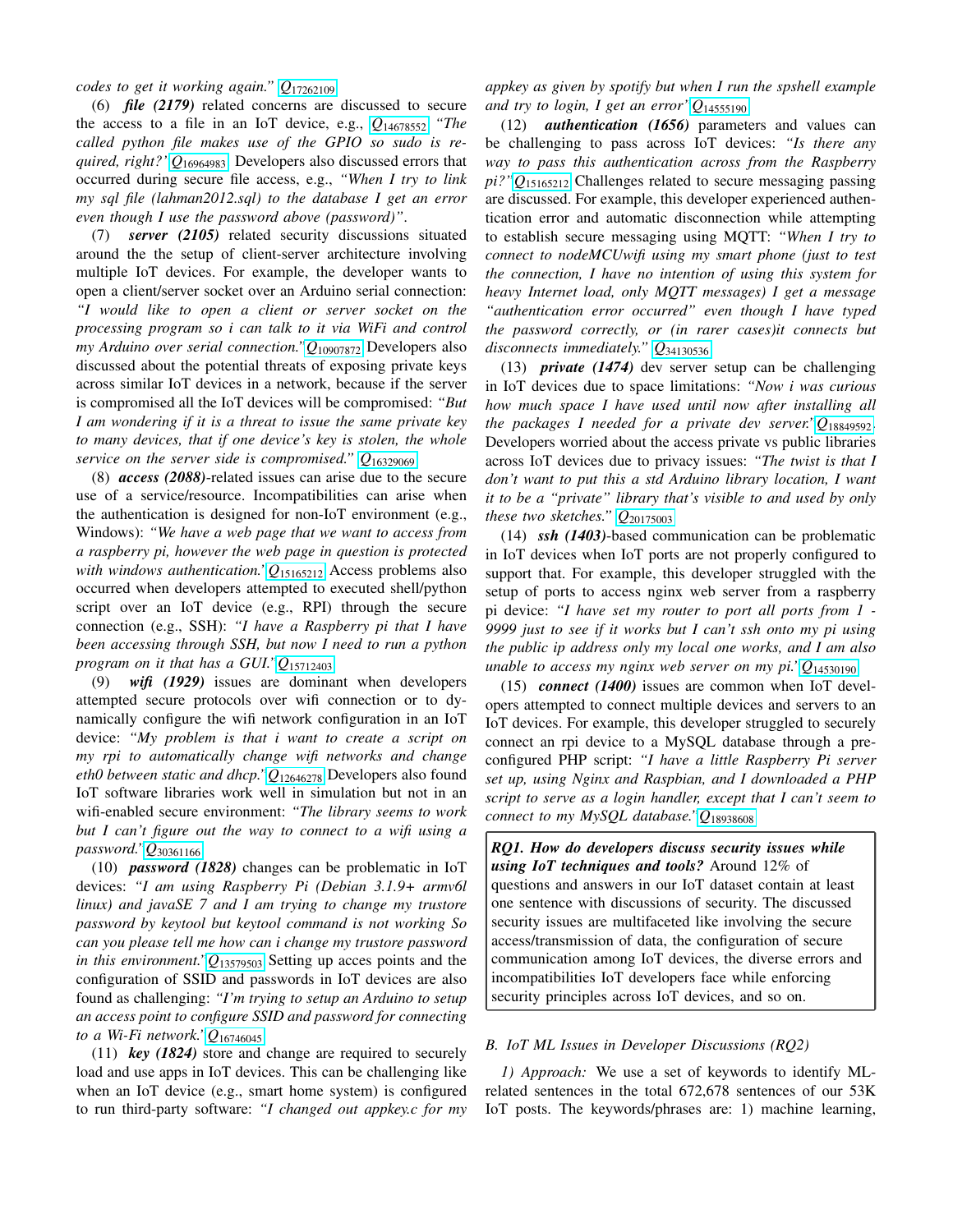<span id="page-4-0"></span>TABLE II: Distribution of sentences & posts with ML discussions

<span id="page-4-1"></span>

Fig. 2: The ML-keywords used to find sentences discussion ML issues. The number for each keyword denotes the number of sentences

2) suervised learning, 3) unsupervised learning, 4) deep learning, 5) reinforcement learning, 6) neural, and 7) adverserial. For phrases with more than one word, we try two combinations like 'machine learning' and 'machine-learning'. The list of keywords/phrases are picked to cover the different variants of machine learning algorithms. First, we make each sentence lowercase. Second, we label a sentence as 1 if it contains at least one of the keywords/phrases (i.e., it contains ML discussions). Otherwise, we label the sentence as 0.

*2) Results:* We found total 801 sentences containing ML discussions by IoT developers in SO. Table [II](#page-4-0) provides summary statistics of the ML-related sentences. The ML discussions accounted for 0.12% of all sentences in our IoT dataset. The sentences are found in 57 questions (i.e., 0.15% of all questions) and eight accepted answers. We do not find any overlap between the ML and security discussions, i.e., no sentence or post in our dataset contained discussions of both security and machine learning. While this means that IoT developers in our dataset discussed the two requirements (ML and security) separately, it could also be perceived as that the IoT developers in our dataset do not find any overlap between their enforcement of security techniques with their adoption of ML algorithms/techniques into their IoT-based solutions. This could also denote that among the IoT developers in our dataset, security and ML experts may not be the same developers/personnel in a software development team.

Figure [2](#page-4-1) shows the distribution of the ML-related sentences by the keywords/phrases we used to find those in our dataset. Out of the 7 keywords/phrases, the phrase 'machine learning' is found in more than 50% of the sentences (465), followed by the keyword 'neural' (240 sentences). Phrases like 'supervised learning' and 'unsupervised learning' are found less than the phrase 'deep learning', but the reason is that discussions about traditional shallow learning models (i.e., supervised/unsupervised) are also found under the phrase 'machine learning', which developers are more explicit when they discuss deep learning algorithms. Therefore, an ML-related sentence can have more than one of the seven search keywords/phrases. We discuss below example each keyword/phrases with examples.

(1) *machine learning (465).* While we found majority of ML-related sentences using this phrase, many of these sentences also have one or more of the other keywords/phrases. In general, IoT developers discussed machine learning to train/fit ML models into their IoT devices. For example, this developer inquired about the feasibility of using Python scikit-learn library to train ML models into a Raspberry Pi2 (RPI2) device: *"I am trying to utilize the Python library Scikit-Learn on my Raspberry Pi 2 for machine learning." Q*[40966243](https://stackoverflow.com/questions/40966243/) Image/video stream analysis is area where IoT devices (e.g., a smart camera) could be applied in realworld scenarios. We observed developers discussing about how they can stream such videos streams from their RPI2 device into a non-IoT device like a Ubuntu ML system: *" I'm trying to feed my Raspberry Pi MPEG Video stream into a Ubuntu machine learning system called Darknet." Q*[42824871](https://stackoverflow.com/questions/42824871/) To overcome the low-computing resources in IoT devices that can be problematic for resource-intensive ML models, IoT servers or hubs (e.g., in Azure/Google cloud). Developers found it challenging to use such IoT servers for ML tasks, when the documentation is incorrect/incomplete: *" According to https://docs.wso2.com/display/IoTS310/Analyzing+Data I should be able to do some Machine Learning tasks in IoT Server but the menu, usually available in WSO2 DAS, is missing, as is the Machine Learner features in "Configure-¿Features-¿Installed features" or "Configure- ¿Features-¿Available features"."Q*[46368422](https://stackoverflow.com/questions/46368422/)

(2) *neural (240).* IoT developers asked diverse questions about the adoption of neural network-based ML models into their IoT devices. Such models can be the deep learning models or the ANN (Artificial Neural Network) models found in shallow learning libraries. IoT Developers inquired whether they could train a neural network model in a non-IoT device and then deploy the learned model into an IoT device: *"i would like to train a neural network with tensorflow on my more powerful laptop and then transfer it to the rpi for prediction (as part of a magic mirror)." Q*[40431989](https://stackoverflow.com/questions/40431989/) The developers also encountered the floating point problem in their code while using neural network model: *"I'm trying to calculate a neural network with this code below . . . The output goes by these value : -2.0422704 . . . but when I try to recalculate with matlab, the output goes by (this is the right one): 0.856575444075245 . . . My question is, is there something wrong with arduino and floating/double calculation which makes the calculation get wrong result? "Q*[31714225](https://stackoverflow.com/questions/31714225/)

(3) *deep learning (104).* IoT developers discussed about training and embedding deep learning model with minimum hardware, so that the learned model could fit into IoT devices like Arduino: *"Currently I'm trying to replicate this wonderful project [https://www.youtube.com/watch?v=u8pwmzUVx48,](https://www.youtube.com/watch?v=u8pwmzUVx48) though with more minimum hardware, in which for the classification i'm using a neural network embedded inside the arduino uno which had been trained offline in more stronger PC." Q*[31800119](https://stackoverflow.com/questions/31800119/) The developers also inquired how the images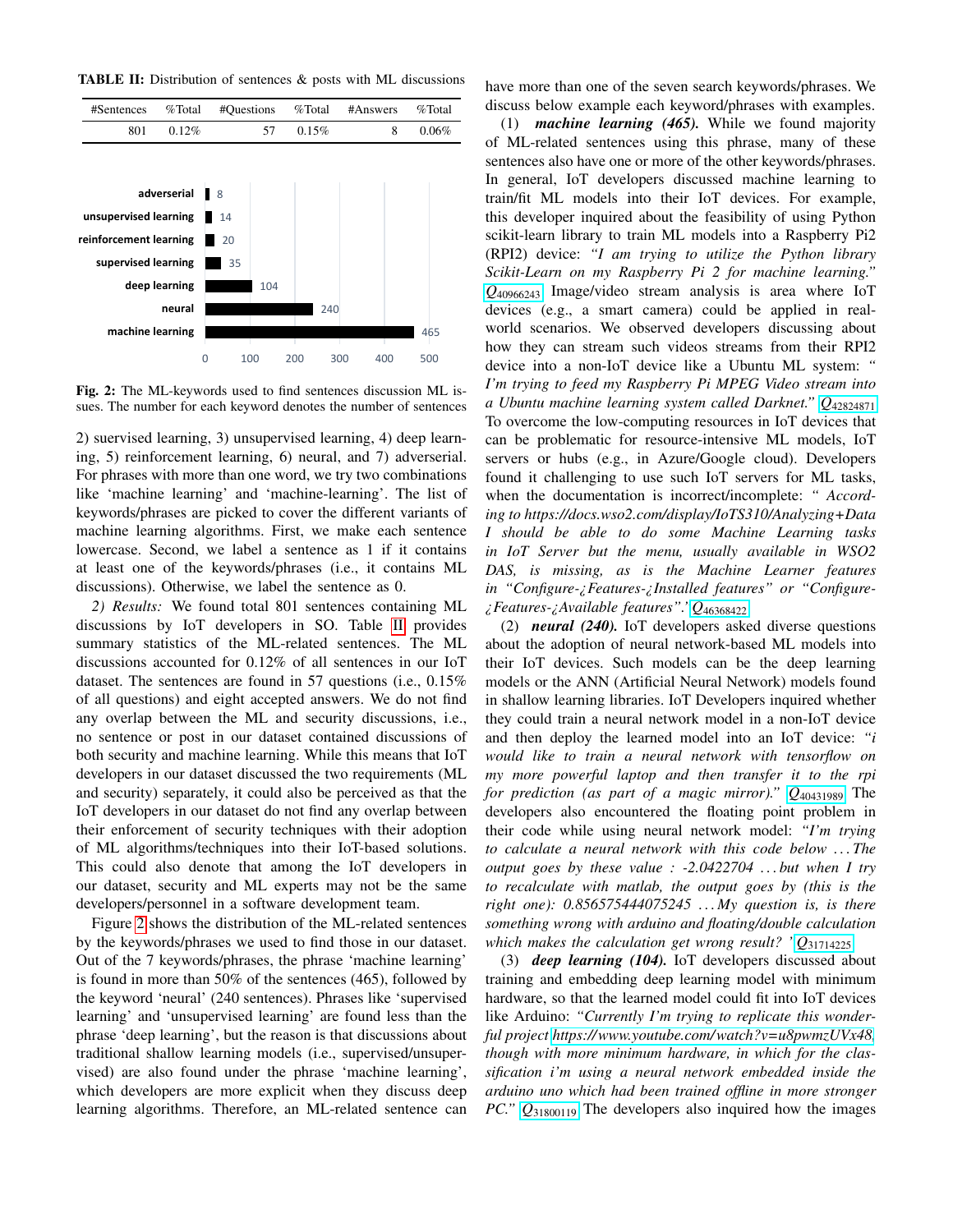<span id="page-5-0"></span>

Fig. 3: The frequently occurred keywords in ML discussions

they are scanning using an IoT device can be fed into a deep learning model: *"I'd like to feed the scanned images into a deep learning network, such that if I were to hold one or more of my cards in front of a camera, it would be able to identify which one(s) I was holding."Q*[32303587](https://stackoverflow.com/questions/32303587/) Questions about the feasibility of using GPUs inside IoT devices are prevalent: *"Can I use gpu for deep learning on raspberry pi 3?"Q*[44381361](https://stackoverflow.com/questions/44381361/)

(4) *supervised learning (35), reinforcement learning (20), unsupervised learning (14), adversarial (8).* We found these phrases in mostly answers, where IoT developers offered explanation of the types of different machine learning algorithms. Such discussions ranged from high-level to API-level (e.g., recommending a specific ML library for a given task). For example, this this developer discusses the difference between supervised and unsupervised algorithms: *"supervised learning is the machine learning task of inferring a function from labeled training data."A*[16536040](https://stackoverflow.com/answers/16536040/) This other developer recommends libraries to design a supervised learning model: *"it looks like mpi is simplest to design when it's for supervised learning, or genomics (samecode and large data sets)."Q*[49842838](https://stackoverflow.com/questions/49842838/) For reinforcement learning, we found similar types of discussions. For example, this developer recommends the OpenAI Gym platform to train reinforcement learning algorithm for IoT devices: *"openai gym is a platform for reinforcement learning research that aims to provide a general-intelligence benchmark with a wide variety of environments.*"A<sub>[40196093](https://stackoverflow.com/answers/40196093/)</sub> IoT developers also inquired about the design of adversarial deep neural network in their IoT devices: *"deep convolutional generative adversarial networks (dcgan) are ai architectural structures used for convoluted systems, that do not depend on the standard mean-squared error, and so these ai systems learn of their own volition."A*[49774767](https://stackoverflow.com/answers/49774767/) In Figure [3,](#page-5-0) we show the wordcloud of ML-specific discussions in our dataset. All the keywords/phrases that we used can be seen in the wordcloud, along with popular ML libraries like python scikit-learn (for shallow learning) and Google Tensorflow (for deep learning). In addition, we see the phrase 'Google Cloud' which is also discussed by IoT developers as a cloud-based infrastructure to train and to deploy their ML models into their IoT devices.

*RQ2. How do IoT developers discuss machine learning issues and is there any overlap with security issues?* Around 0.12% of the sentences in our dataset contained discussions about ML, which is considerably less than the security discussions we observed in our dataset. We also did not find any overlap between the ML and security discussions, i.e., IoT developers discussed security and ML-specific requirements in unrelated/different posts. The ML discussions ranged from using traditional shallow learning models to recent resource-intensive deep learning and neural network models. For deep learning, developers inquired about the feasibility of using GPUs inside their IoT devices as well as training the models in the cloud or in high-powered non-IoT devices and then deploying those trained models into their IoT devices. We also observed many tutorial-like discussions, where developers simply offered backgrounds like distinction between ML algorithm types. Therefore, IoT developers in SO are using the Q&A forum both to learn about their specific programming tasks involving ML models as well as to teach each other on the basics of ML domains/algorithms/platforms.

# IV. DISCUSSIONS

Implications. The development and adoption of the IoT-based solutions by developers is facilitated by exponential growth of IoT devices, software, and platforms. Our increasingly interconnected digital world relies on smart devices built using IoT, which means security and ML adoption for IoT devices are paramount to leverage IoT-based solutions in wide-range of usage scenarios. The IoT Vendors need to support IoT developers with proper and usable secure IoT techniques. To determine what is appropriate and what is working, though, the vendors need to know the problems faced by IoT developers. Such insights can be crucial to the vendors not only to improve their offerings, but also to compare the solutions of their competitors. IoT vendors also need to make the IoT devices more usable for ML adoption. In particular, the deep neural network requires extensive computing resources, which IoT devices are often not equipped with. Our findings show that IoT developers are trying to make their IoT devices smart by adding ML-specific capabilities using deep learning models. However, they find it challenging to create a less resourceintensive versions of the ML models that can fit into their IoT devices. Recent attempts to create pre-trained language models (e.g., BERT [\[14\]](#page-7-24)) offers hope to democratize deep learning models to low powered devices. More efforts are needed to make deep learning models usable for IoT devices. In addition, the deployment of an already trained model in IoT devices can be challenging due to the wide varieties of IoT devices. IoT vendors can take this as an opportunity to crate container-based tools that do not have to rely on specific device configurations. IoT Developers can benefit from such techniques and tools to make their IoT-based devices smart and secure. IoT developers can also use our results to learn about the state-of-the-art in security and ML-adoption in IoT ecosystem. The IoT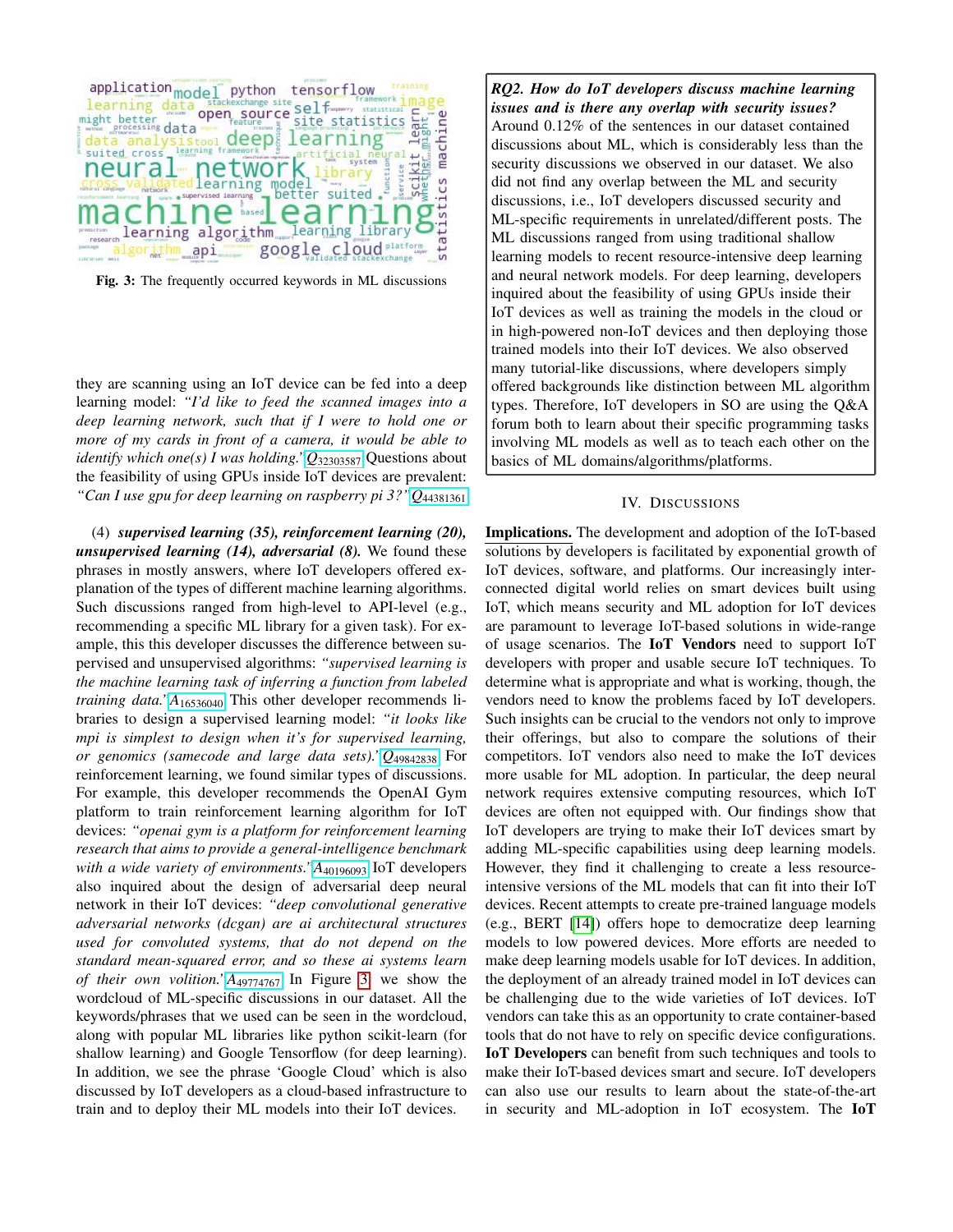Educators can develop tutorials and documentation to teach security and ML basics IoT practitioners. The development and contents of such tutorials can be guided by the insights of developers' problems discussed in SO. This is important because as we noted a large number of ML-related discussions in SO are simply basic tutorials like definitions of supervised and unsupervised ML, etc. The IoT Researchers can analyze the security and ML-adoption discussions to know about the specific challenges that IoT developers are facing based on their real-world experience. Such insights can be useful for the researchers to invent new techniques and tools, e.g., lowcost and less resource intensive ML models for IoT devices.

Threats to Validity. *Internal validity* threats relate to our bias while conducting the analysis. We mitigated the bias by using automated techniques to pick security and MLrelated discussions. The security discussions are picked using a deep machine learning model that shows an F1-score of 0.92. The ML-related discussions are picked based on a set of keywords that denote the different types of ML algorithms. *Construct validity* threats relate to the difficulty in finding data to create our IoT security and ML-related sentences. While our data collection is based on automated approaches, we can miss relevant discussions that are not detected by our ML model to detect security or the discussions do not have any ML-specific keywords. However, our security detector model has high precision (0.92) and recall (0.93). Our ML-specific keywords also cover the different types of ML algorithms. *External validity* threats relate to the generalizability of our findings. Our findings are based on SO. A detailed analysis of security and ML-adoption based on developer discussions in other online forum is our future work.

# V. RELATED WORK

Related work can broadly be divided into Studies to understand and Techniques to create smart and secure IoT tools.

Studies. Literature in IoT so far has focused on surveys of IoT techniques and architectures [\[2\]](#page-6-1), [\[3\]](#page-6-0), [\[35\]](#page-7-25), [\[48\]](#page-7-26), the underlying middleware solutions (e.g., Hub) [\[11\]](#page-7-27), the use of big data analytics to make smarter devices [\[27\]](#page-7-4), the design of secure protocols and techniques [\[2\]](#page-6-1), [\[18\]](#page-7-28), [\[24\]](#page-7-29), [\[52\]](#page-7-30) and their applications on diverse domains (e.g., eHealth [\[28\]](#page-7-31)), the Industrial adoption of IoT [\[25\]](#page-7-32), [\[43\]](#page-7-33), and the evolution and visions related to IoT technologies [\[12\]](#page-7-2), [\[31\]](#page-7-1), [\[36\]](#page-7-34). The unauthorized inference of sensitive information from/among IoT devices is a prevalent concern [\[8\]](#page-7-35), [\[15\]](#page-7-6), [\[22\]](#page-7-12). We are aware of no previous research that focused on understanding IoT security and ML discussions in SO.

Techniques. IoT devices can be easy target for cyber threats [\[18\]](#page-7-28), [\[42\]](#page-7-9), [\[52\]](#page-7-30). As such, significant research efforts are underway to improve IoT security. Automated IoT security and safety measures are studied in Soteria [\[9\]](#page-7-36), IoTGuard [\[10\]](#page-7-37). Encryption and hashing technologies make communication more secure and certified [\[38\]](#page-7-38). Many authorization techniques for IoT are proposed like SmartAuth [\[39\]](#page-7-39). For smart home security, IoT security techniques are proposed like Piano [\[19\]](#page-7-11), smart authentication [\[21\]](#page-7-40), and cross-App Interference threat mitiation [\[13\]](#page-7-5). Session management and token verification are used in web security to prevent intruder getting information. Attacks on Zigbee, an IEEE specification used to support interoperability can make IoT devices vulnerable [\[32\]](#page-7-10), [\[44\]](#page-7-41). Smart gateway for IoT is proposed to tackle malicious attack [\[23\]](#page-7-42). The adoption of machine learning algorithms for IoT devices is an emerging research area [\[49\]](#page-7-43)–[\[51\]](#page-7-44). To the best of our knowledge, ours is the first study that used automated techniques to analyze IoT security and ML discussions in SO.

### VI. CONCLUSIONS

The rapid adoption of IoT-based solutions has necessitated the needs to develop proper security and machine learning (ML) techniques for IoT devices and communications. As such, it is important to understand the problems IoT developers discuss about their usage of security and ML tools and techniques in online technical forums like Stack Overflow (SO), which is one of the most popular online forums for software developers. We studied the security and ML-related discussions at the sentence level in a dataset of 53K IoT posts from SO. We find that IoT developers discuss problems related to security and ML adoption, with concerns and discussions about security are much more prevalent than ML-specific adoption. We find that security discussions can be multifaceted that can range from securing data access/storage/transmission across devices and users as well as the incompatibilities of IoT devices with regards to the adoption of a security techniques/tools across platforms/devices. We also find that the resource constraints in the IoT devices make it challenging for IoT developers to adopt the recent advances in ML like deep learning models into the IoT devices. Out findings can offer insights to various IoT stakeholders like IoT vendors and researchers to improve the state-of-the-art practices of security and ML-specific adoptions across the diverse IoT ecosystems.

#### **REFERENCES**

- <span id="page-6-3"></span>[1] S. Ahmed and M. Bagherzadeh. What do concurrency developers ask about?: A large-scale study using stack overflow. In *Proceedings of the 12th ACM/IEEE International Symposium on Empirical Software Engineering and Measurement*, page Article No. 30, 2018.
- <span id="page-6-1"></span>[2] A. Al-Fuqaha, M. Guizani, M. Mohammadi, M. Aledhari, and M. Ayyash. Internet of things: A survey on enabling technologies, protocols, and applications. *IEEE Communications Surveys & Tutorials*, 17(4):2347–2376, 2015.
- <span id="page-6-0"></span>[3] L. Atzori, A. Iera, and G. Morabito. The internet of things: A survey. *Computer Networks*, 54(15):2787–2805, 2010.
- <span id="page-6-2"></span>[4] M. Bagherzadeh and R. Khatchadourian. Going big: A large-scale study on what big data developers ask. In *Proceedings of the 2019 27th ACM Joint Meeting on European Software Engineering Conference and Symposium on the Foundations of Software Engineering*, ESEC/FSE 2019, pages 432–442, New York, NY, USA, 2019. ACM.
- <span id="page-6-5"></span>[5] M. Bagherzadeh and R. Khatchadourian. Going big: a large-scale study on what big data developers ask. In *Proceedings of the 2019 27th ACM Joint Meeting on European Software Engineering Conference and Symposium on the Foundations of Software Engineering*, pages 432–442, 2019.
- <span id="page-6-4"></span>[6] A. Bandeira, C. A. Medeiros, M. Paixao, and P. H. Maia. We need to talk about microservices: an analysis from the discussions on stackoverflow. In *2019 IEEE/ACM 16th International Conference on Mining Software Repositories (MSR)*, pages 255–259. IEEE, 2019.